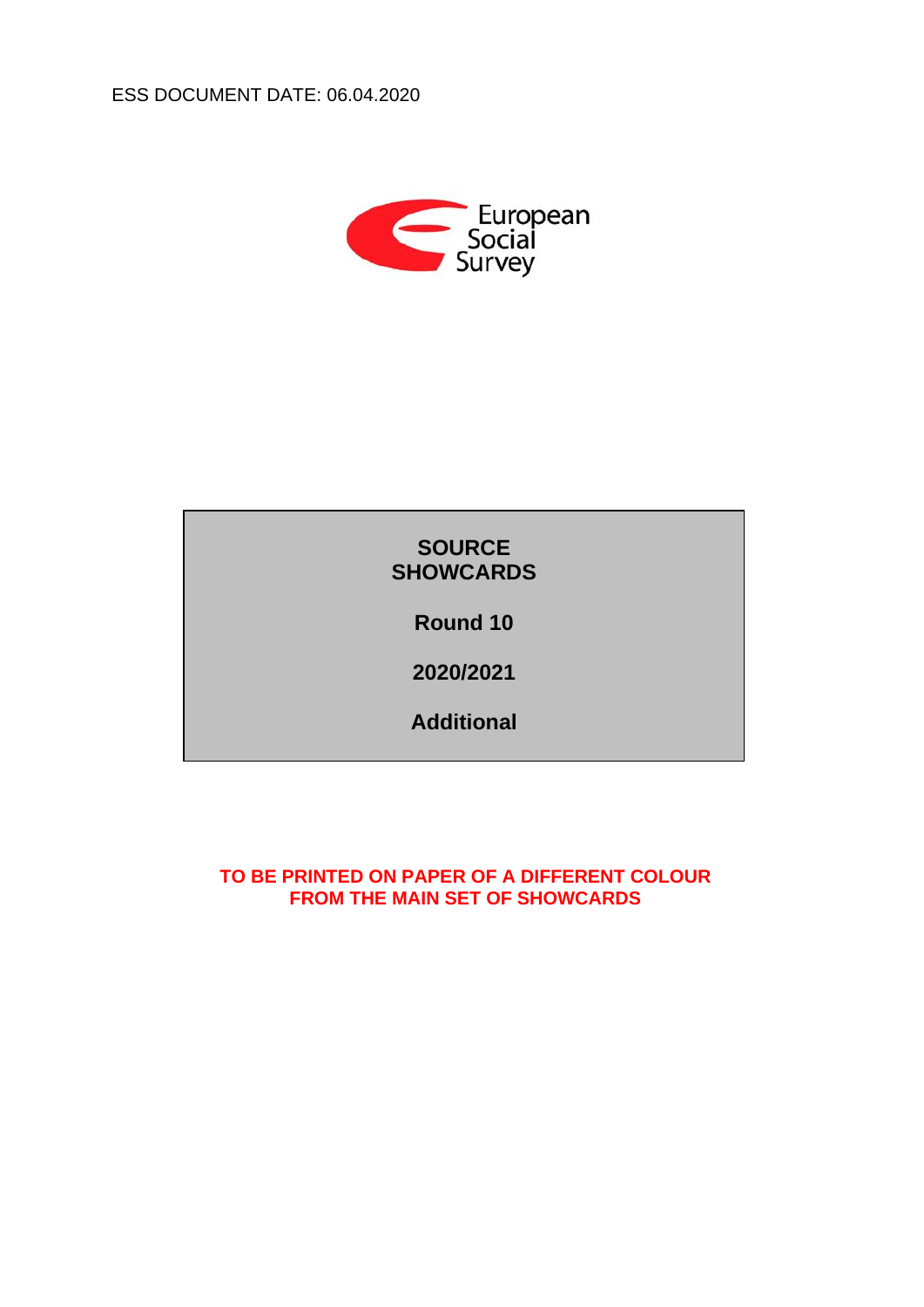Question(s): D28a

# **CARD A**

That national elections are free and fair

That the courts treat everyone the same

That the government protects all citizens against poverty

That citizens have the final say on the most important political issues by voting in referendums

That the views of ordinary people prevail over the views of the political elite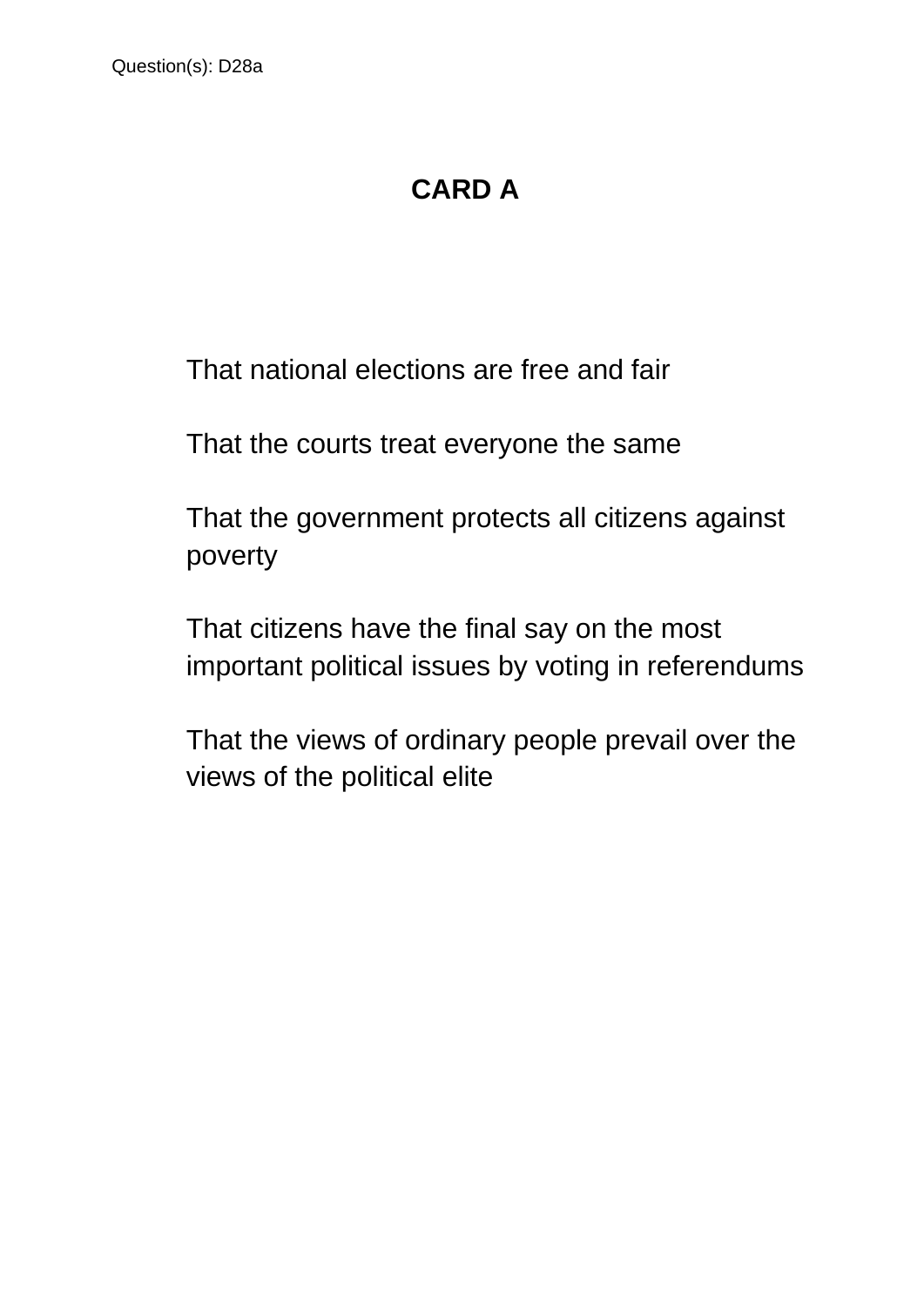Question(s): D28b

#### **CARD B**

That the views of ordinary people prevail over the views of the political elite

That national elections are free and fair

That the courts treat everyone the same

That the government protects all citizens against poverty

That citizens have the final say on the most important political issues by voting in referendums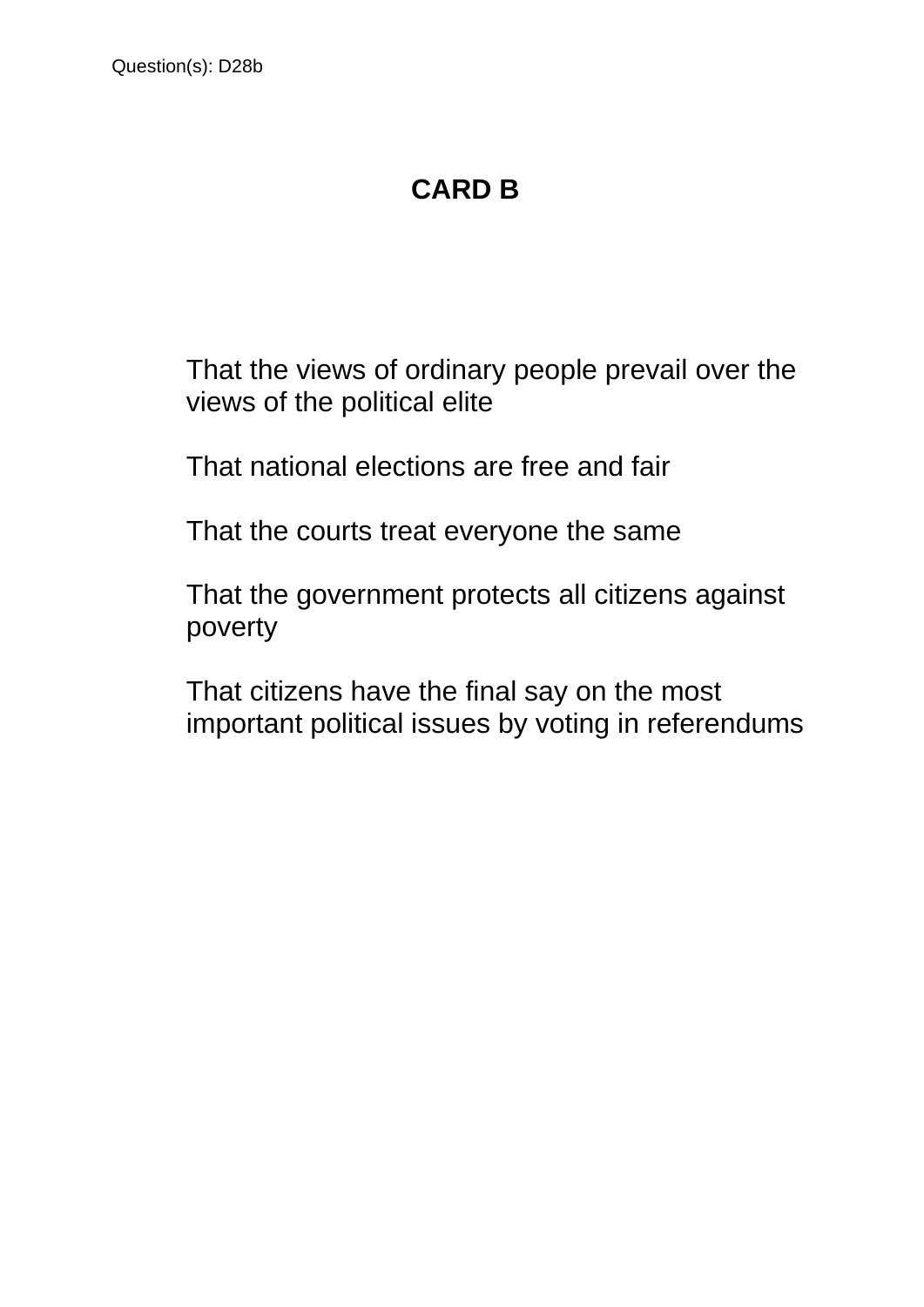Question(s): D28c

# **CARD C**

That citizens have the final say on the most important political issues by voting in referendum

That the views of ordinary people prevail over the views of the political elite

That national elections are free and fair

That the courts treat everyone the same

That the government protects all citizens against poverty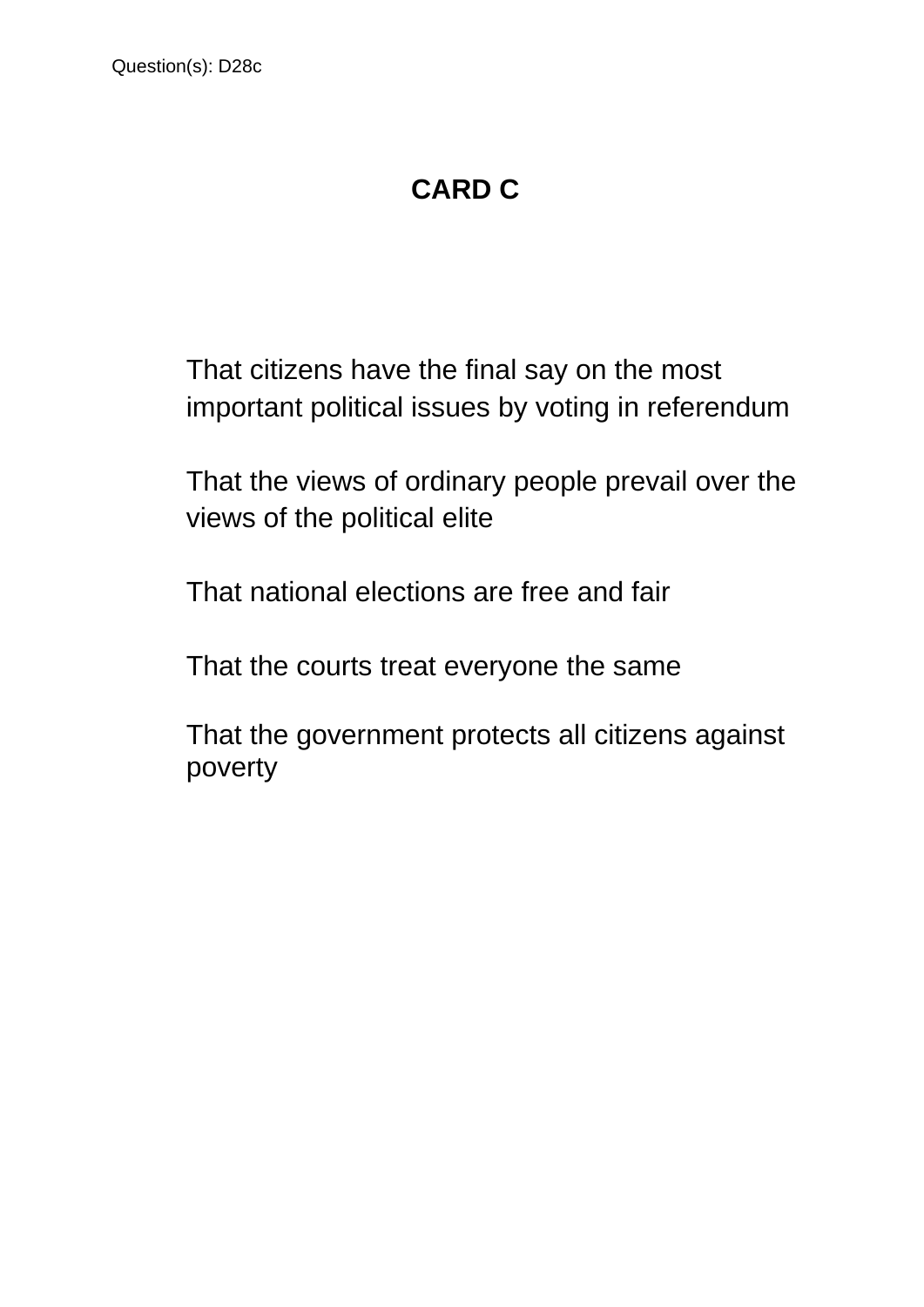# **CARD D**

That the government protects all citizens against poverty

That citizens have the final say on the most important political issues by voting in referendums

That the views of ordinary people prevail over the views of the political elite

That national elections are free and fair

That the courts treat everyone the same